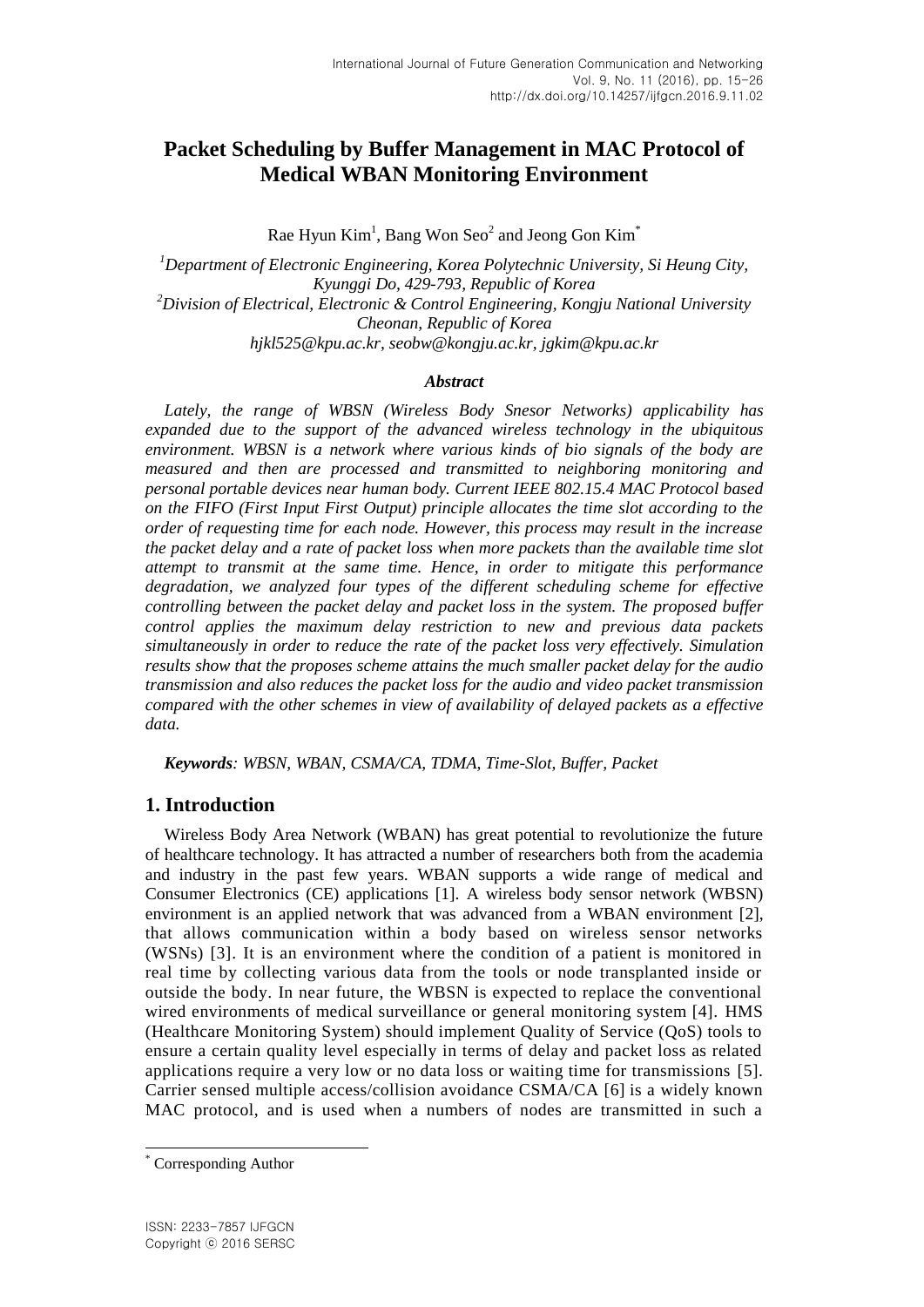sensor network environment, and triggers extremely high consumption of energy of application systems through high frequency of idle listening and packet collision. So, there had already been many researches that studied the advantages of the time division multiple access TDMA scheme considering power consumption and reduction in delayed transmission of nodes or devices [7-8]. The IEEE 802.15.4 MAC protocol is a hybrid scheme that applies both the competition-oriented method, which is universally applied for data processing in the WBAN and WBSN environments, and schedule-oriented method [9]. But, the GTS allocation method of the IEEE 802.15.4 MAC protocol applies the FIFS (First In First Service) queuing method where the channels are allocated in the order the packets arrive, that causes inevitable delay in transmission, making it inadequate for transmission of the data [10]. Generally, if the packets of nodes failed to be scheduled in their time slots, they move to the buffer memory to get a next available time slot for packet transmission. Meanwhile, if they finally fail to transmit the data within his delay requirement, they are treated as the packet loss or failure since it is not effective as an available data packets. We analyzed four schemes included the proposed scheme in the initial data transmission and buffer data processing together with same delay restriction. The structure of this paper is as the following. In section 2, the conventional system model will be explained. In section 3, the four schemes included proposed MAC protocol will be discussed in detail. In section 4, the performance of every scheme will be examined, and these features will be analyzed. Finally, in section 5, the conclusion and future research topics will be presented. The figure 1 shows the concept of WBSN environment.



**Figure 1. WBSN Concept**

### **2. System Model**

IEEE 802.15.4 MAC Protocol is the original scheme of WPAN (Wireless Personal Area Network) and WBAN system. It forms a Super-Frame structure where synchronization is executed through Beacon Frame. It is consisted of the active period where communication of data is carried out between the nodes and the coordinators and the inactive period where there is no communication of data. The active period is composed of 16 even slots and is formed based on sections of CAP (Contention Access Period), a competition-oriented method, and GTS (Guaranteed Time Slot) of CFP (Contention Free Period), a non-competition-oriented method that IEEE802.15.4 MAC Protocol may be referred as hybrid MAC Protocol. The device may be allocated with 1 coordinator or more than 1 GTS. Moreover, since there are 16 even slots in active period, as then more devices are allocated with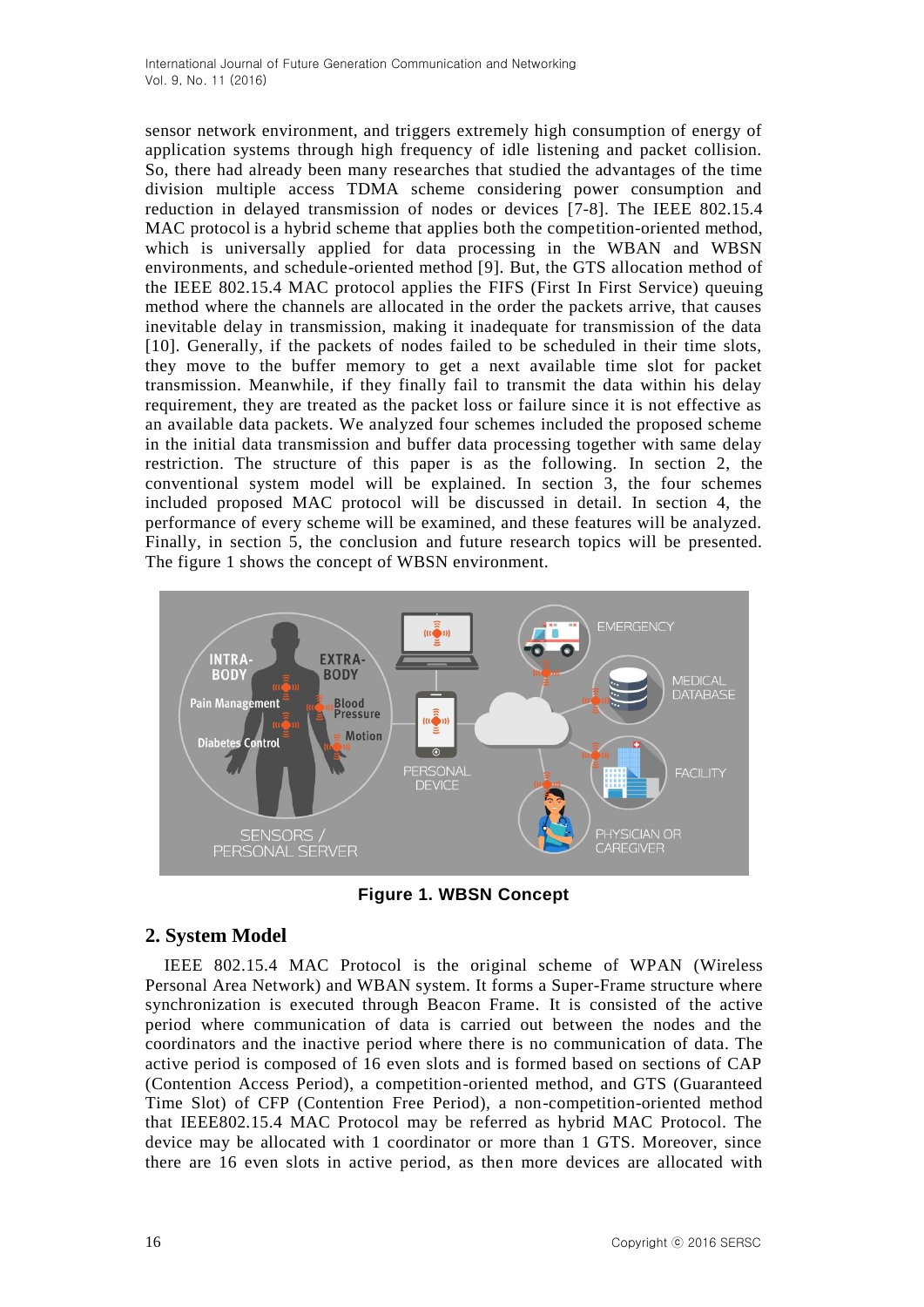GTS, the length of CAP section is relatively reduced as well. IEEE 802.15.4 MAC Protocol may allocate GTS to the maximum 7 devices within the active period, and when all 7 are allocated, the rest of devices requesting GTS may not receive the GTS. The length of inactive period is also changeable by connection status of the between coordinator and nodes. However, IEEE 802.15.4 MAC protocol does not consider the transmission scheme of between initial packet and delayed buffer packet. WBSN environment is the assembly composed of each different node with limited numbers. In addition, since the main data is bio-signals, there are restrictions regarding energy. With different bio-signals of each patient, the data should guarantee reliability and fairness while being made easy for observation of biosignals of patients at real time through display tools. The figure 2 shows the superframe structure of IEEE 802.15.4 MAC protocol.





Table 1 shows the WBAN requirements, which is based on the IEEE 802.15.6 Standard Documents [11]. We assume that the delay requirements in this paper are fully comply with the values of delay requirement in Table 1 throughout all the sections of this paper.

| Application               | <b>Bit Rate</b> | Delay      | <b>BER</b> |
|---------------------------|-----------------|------------|------------|
| Deep Brain<br>Stimulation | $<$ 320 Kbps    | $<$ 250 ms | $10^{-10}$ |
| Drug Delivery             | $< 16$ Kbps     | $<$ 250 ms | $10^{-10}$ |
| Capsule Endoscope         | 1 Mbps          | $<$ 250 ms | $10^{-10}$ |
| ECG                       | 192 Kbps        | $<$ 250 ms | $10^{-10}$ |
| <b>EEG</b>                | 86.4 Kbps       | $<$ 250 ms | $10^{-10}$ |
| <b>EMG</b>                | 1.536 Mbps      | $<$ 250 ms | $10^{-10}$ |
| Glucose Level<br>Monitor  | $< 1$ Kbps      | $<$ 250 ms | $10^{-10}$ |
| <b>Audio Streaming</b>    | 1 Mbps          | $<$ 20 ms  | $10^{-5}$  |
| Video Streaming           | $< 10$ Mbps     | $< 100$ ms | $10^{-3}$  |

| <b>Table 1. WBAN Requirements</b> |  |  |  |  |
|-----------------------------------|--|--|--|--|
|-----------------------------------|--|--|--|--|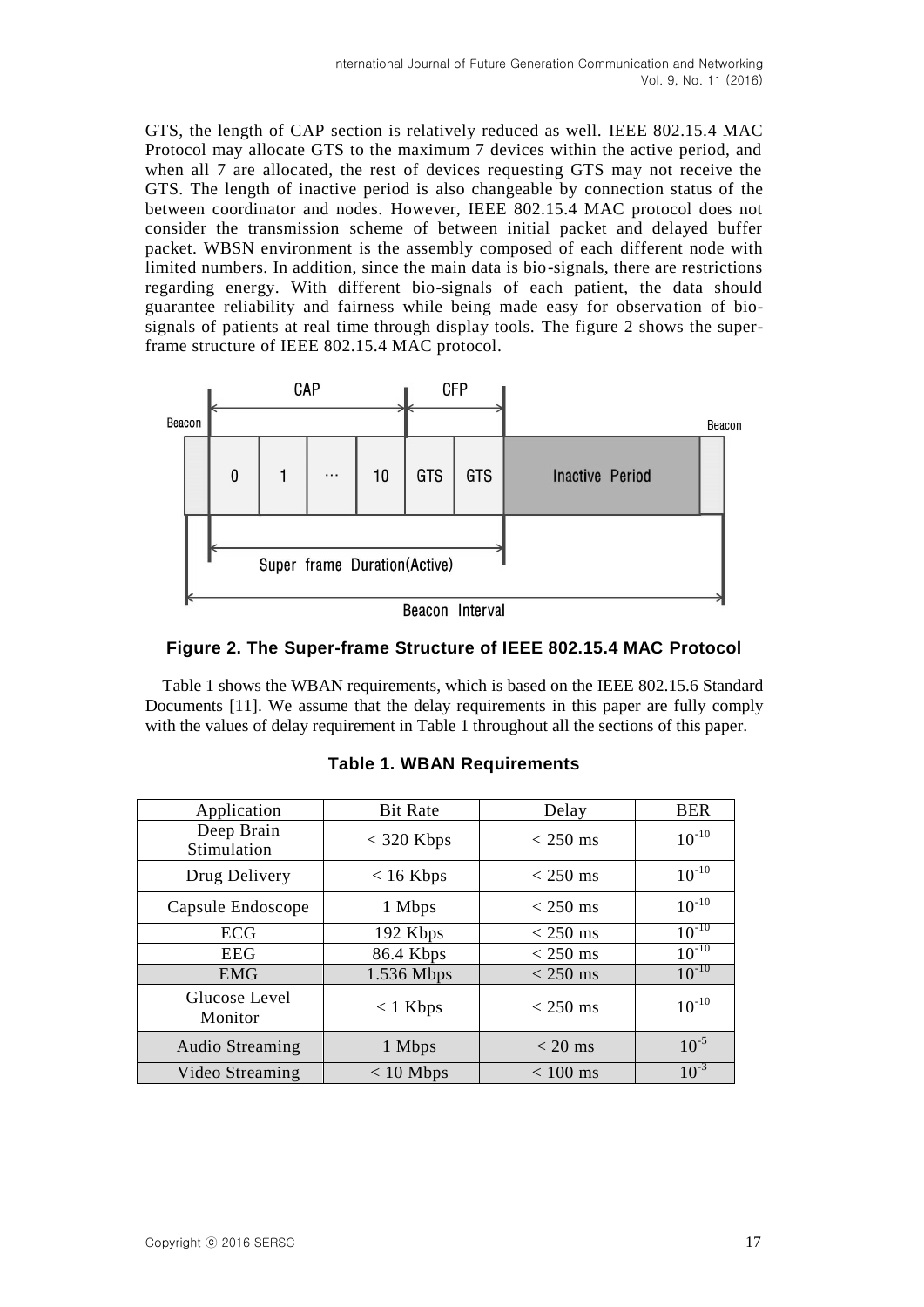## **3. The Proposed Schemes**

We analyzed that the situation that the simultaneous transmission of three different type of WBAN packets, which are EMG, Audio Streaming and Video Streaming. They have different maximum delay requirements, which are 20 ms, 100 ms and 250 ms, respectively. This kind of heterogeneous network can be occurred if both wearable CE and medical device transmit the packet at the same time. Figure 3 shows the super frame of the proposed MAC protocol. The proposed scheme assigns only the GTS for CAP and CFP as shown in in Fig. 3.



**Figure 3. Super-frame Structure of the Proposed Schemes**



### **Figure 4. Time-slot scheduling of the Proposed Scheme**

The figure 4 shows the time-slot scheduling of the proposed scheme. It also minimizes the Inactive Period to deal with the more packet transmission in current super frame. PTFA (Period of Time Slot Fore Allocation) frame decides the time slot allocation for the next super frame based on the information on the desired packet transmission in the next super frame, which gathered from all the nodes in the network. If two or more data packets attempt to transmit from coordinator for channel allocation at the same time the delay requirement is considered as the first priority and if one of them has the last opportunity to satisfy his maximum delay requirement, it can be transmitted with the first priority. Otherwise, if all of the collided packets are not close to the maximum delay requirement, the random selection is carried out for the next transmission data packet. The packets of nodes that failed to be scheduled in his time slots are moved to the buffer memory to get a next available time slot for packet transmission. So, the delayed packets try to catch the next time slot in the buffer, however, if they finally fail to transmit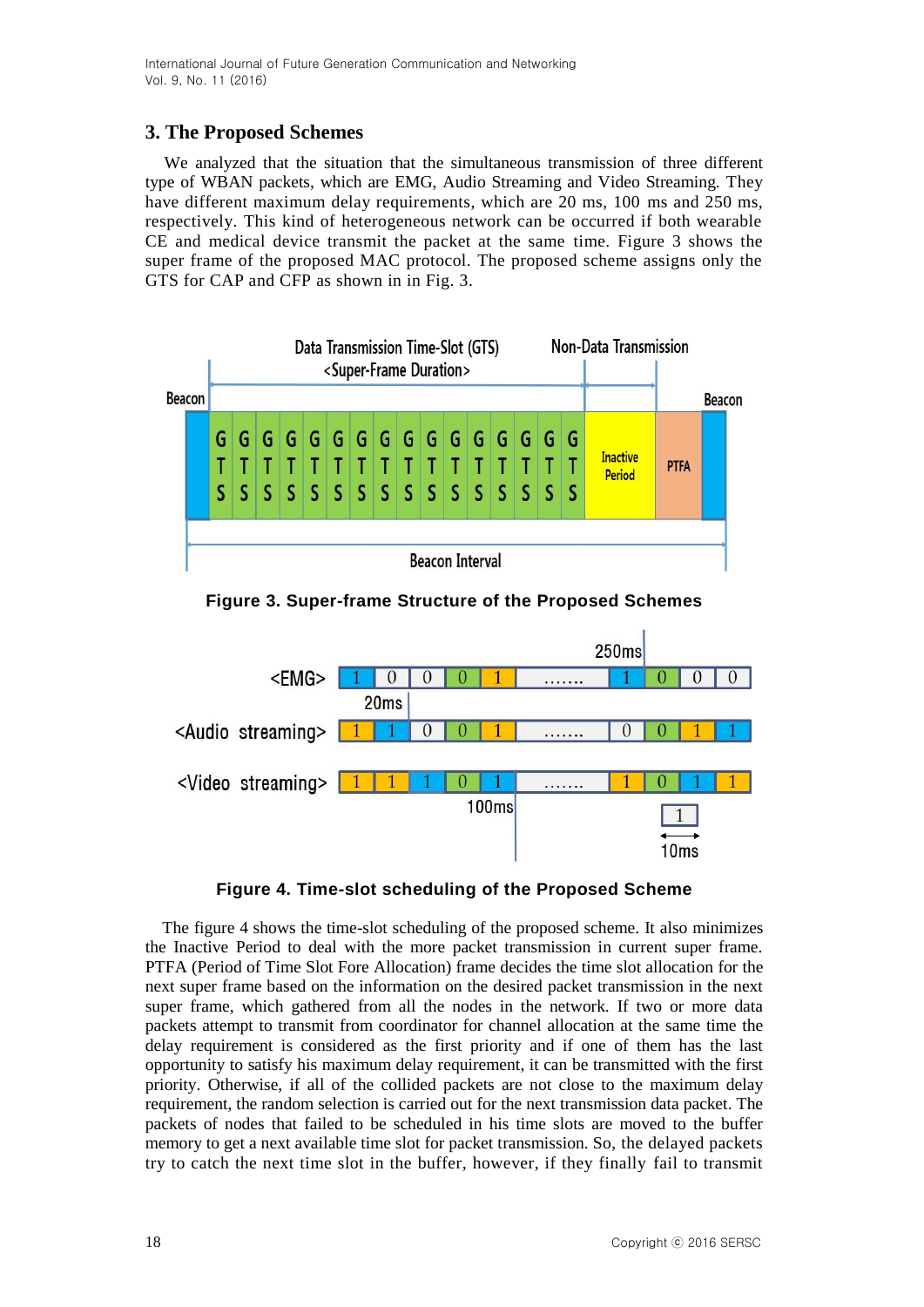the data within each delay requirement, they are treated as the packet loss or failure since it is not effective as an available data packet. "0" means no packet transmission and "1" means the existence of packet transmission. Blue means the scheduled transmission in the corresponding time slot and yellow means the failure of transmission and they can be moved to buffer memory to wait for the next available time slot. Finally, green means the occurrence of no packet transmission in this time slot, hence, the scheduling for the delayed packets in the buffer is carried out according to the criterion of maximum delay requirements. Consequently, the proposed scheme applies the IEEE 802.15.6 based WBAN Requirement and also guarantee the data transmission of nodes with high packet data rate or short packet delay requirement in order to increase the effective network data rate and provide the QoS for the real time based data transmission.



**Figure 5. The Packet Transmission Process in the System**

In this paper, the occurrence rate of each node data is assumed as same rate. The delay requirements from WBAN standard are applied in the initial data transmission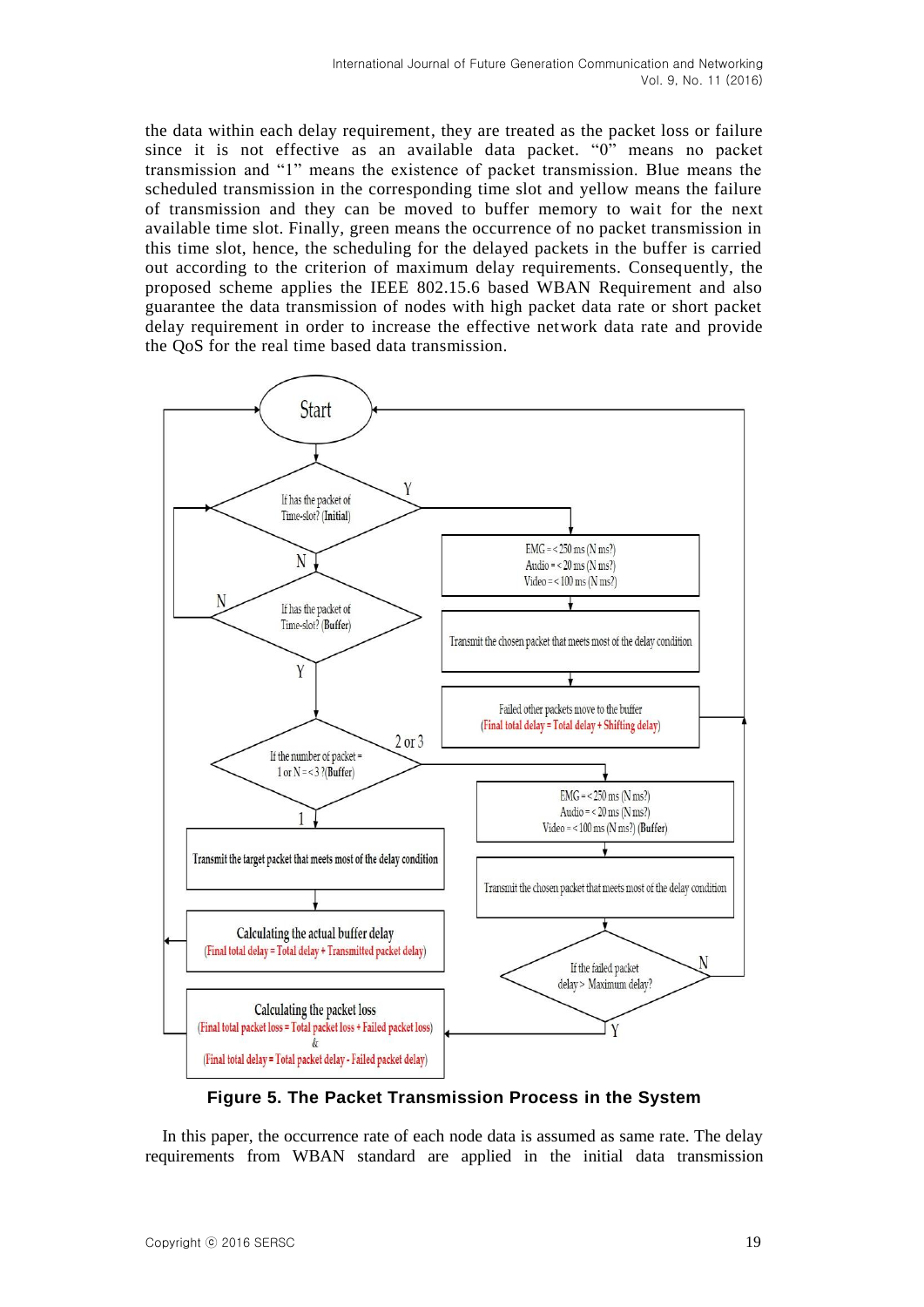environment and buffer packet transmission environment, the total transmission delay consider the delay of the packet that has been transmitted in the buffer. Also, the packets that failed to send within the maximum delay requirement of WBAN are treated as the packet loss. The proposed scheme is referred to as the DPL (Decreasing of the Packet-Loss) - MAC protocol [12]. Figure 5 shows the flow chart of the packet transmission processing of the buffer and also shows the principle of calculating the sum of total delay and the sum of total packet loss as the final performance measure.

#### **3.1. All Random Scheme**

All random schemes transmit the packet by random based scheduling for both the initial and the buffer stage in the decision of the next packet transmission. In other words, this scheme does not apply the delay requirements for each data packets for both initial packet transmission and other packet transmission from buffer with delayed packets

#### **3.2. Packet Random Scheme (Non buffer Random Scheme)**

Packet random scheme transmits the packet by considering WBAN delay requirement only in the packet transmission in the buffer. Hence, in the initial packet transmission, this scheme performs random scheduling for next packet transmission

#### **3.3. Buffer Random Scheme (Non Packet Random Scheme)**

Buffer random scheme transmits the packet by considering WBAN delay requirement only in the initial packet transmission. Then, this scheme does not consider any delay requirement in the buffer packet retransmission.

#### **3.4. The Proposed DPL-MAC based Scheme**

This scheme transmits the packet by considering WBAN delay requirement in both initial and buffer packet transmission.

In other words, it applies the maximum delay restriction to new and previous data packets simultaneously in order to reduce the rate of the packet loss very effectively.

### **4. Simulation Results**

In this paper, our WBSN network environment was configured in a Star-Topology and the length of 1 Time-Slot was defined as 10 ms. Each cycle was made up of 100 Time-Slots, and the average collected from 100 cycles was calculated. In this paper, we assumed the same full amount of data in the same period. Additionally, the simulation environment is composed of both medical data and non-medical data. We only considered data transmission delay of the WBAN requirement except for the priority of each node. The occurrence rate of each data was defined as same rate (Audio 33%, Video 33%, EMG 33%). The functional assessment was executed under assumption that the total data will occupy 100% of the whole Time-Slot randomly. We examined the comparative analysis of each packet delay and packet loss of four schemes in the data traffic of 50%, 100% and 200%. The figure 6 describes the average packet delay performance for four schemes when the offered sum traffic is 50 % compared with available time slots as expected, the proposed scheme attains the smaller packet delay for the audio transmission which has smallest delay requirements in WBAN for real time transmission while EMG and video packets achieves the larger packet delay compared with the others. Figure 7 describes the rate of packet-loss performance for four schemes when the offered sum traffic is 50 % compared with available time-slots, respectively. The proposed DPL-MAC protocol indicates the smaller packet loss rate for the audio transmission which has smallest packet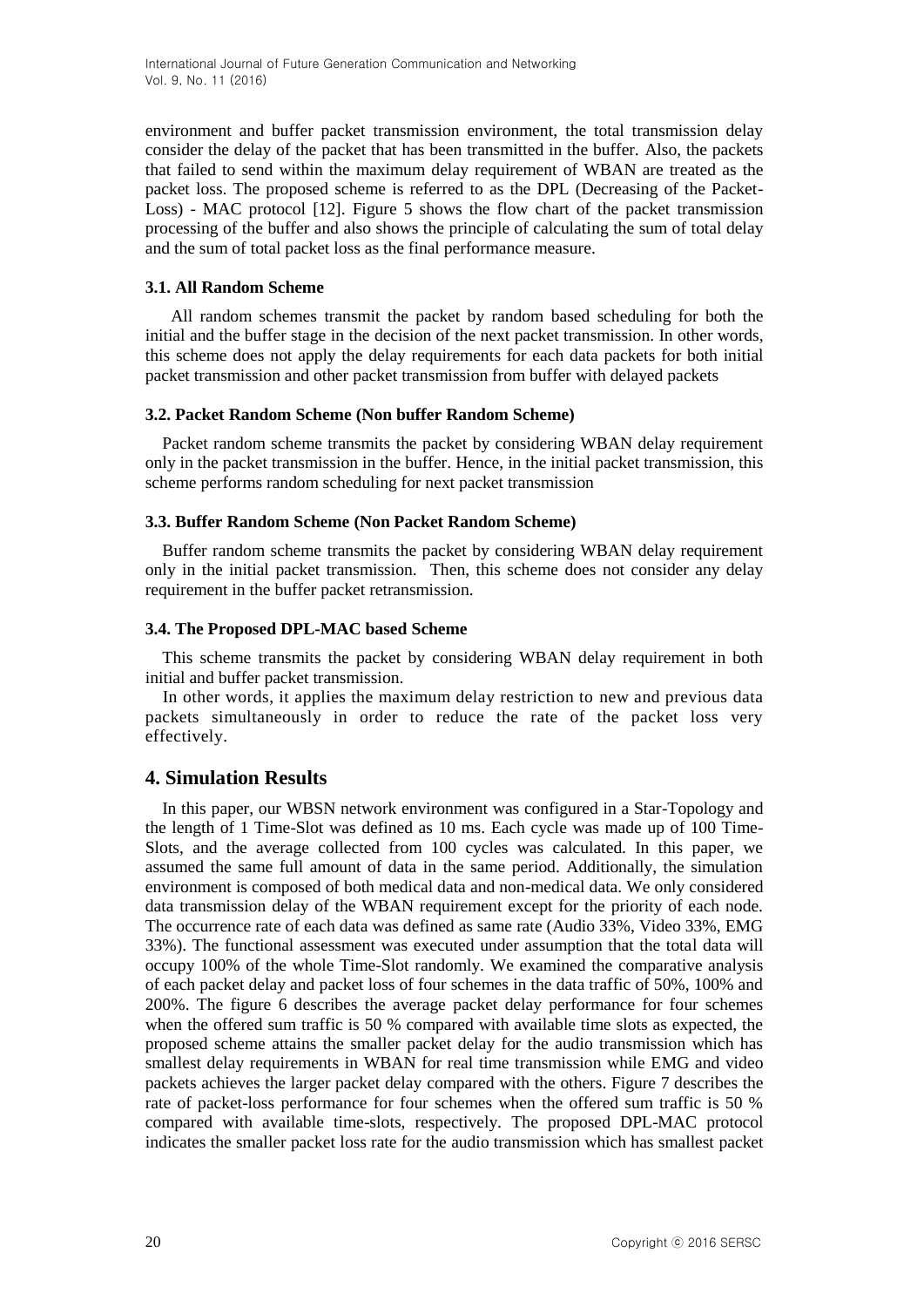loss rate while EMG and video packets achieves the almost similar packet loss compared with the others.

|                                        | <b>EMG</b>       | <b>Audio</b>      | <b>Video</b>     |
|----------------------------------------|------------------|-------------------|------------------|
| All Random Scheme                      | $6.4$ ms         | $3.7$ ms          | $6.9$ ms         |
| Packet, Buffer Non<br>Random (DPL-MAC) | $13.7$ ms        | $0.5$ ms          | $8.5 \text{ ms}$ |
| Only Packet Random                     | $7.3 \text{ ms}$ | 3.7 <sub>ms</sub> | $6.7$ ms         |
| Only Buffer Random                     | $11.9$ ms        | $0.6$ ms          | $9.3 \text{ ms}$ |

**Table 2. The Packet Delay under the Data Traffic 50%**

### **Table 3. The Packet-loss rate under the Data Traffic 50%**

|                                        | <b>EMG</b> | <b>Audio</b> | <b>Video</b> |
|----------------------------------------|------------|--------------|--------------|
| All Random Scheme                      | $0\%$      | 8.74 %       | $0\%$        |
| Packet, Buffer Non<br>Random (DPL-MAC) | $0\%$      | $1.4\%$      | $0.06\%$     |
| <b>Only Packet Random</b>              | $0\%$      | 8.41 %       | $0.06\%$     |
| <b>Only Buffer Random</b>              | $0\%$      | $1.6\%$      | 0.06%        |

The figure 8 indicates the average packet delay performance for four schemes when the offered sum traffic is 100 % compared with available time slots as expected, the proposed MAC protocol attains the smaller packet delay for between the audio data and the video data transmission while EMG packet achieves the larger packet delay compared with the others even if they still also satisfy the WBAN delay requirements. Figure 9 describes the rate of packet-loss performance for four schemes when the offered sum traffic is 100 % compared with available time-slots, respectively. The proposed DPL-MAC protocol indicates the smaller packet loss rate for between the audio data and the video data transmission than random scheme while EMG achieves the largest packet loss compared with the others.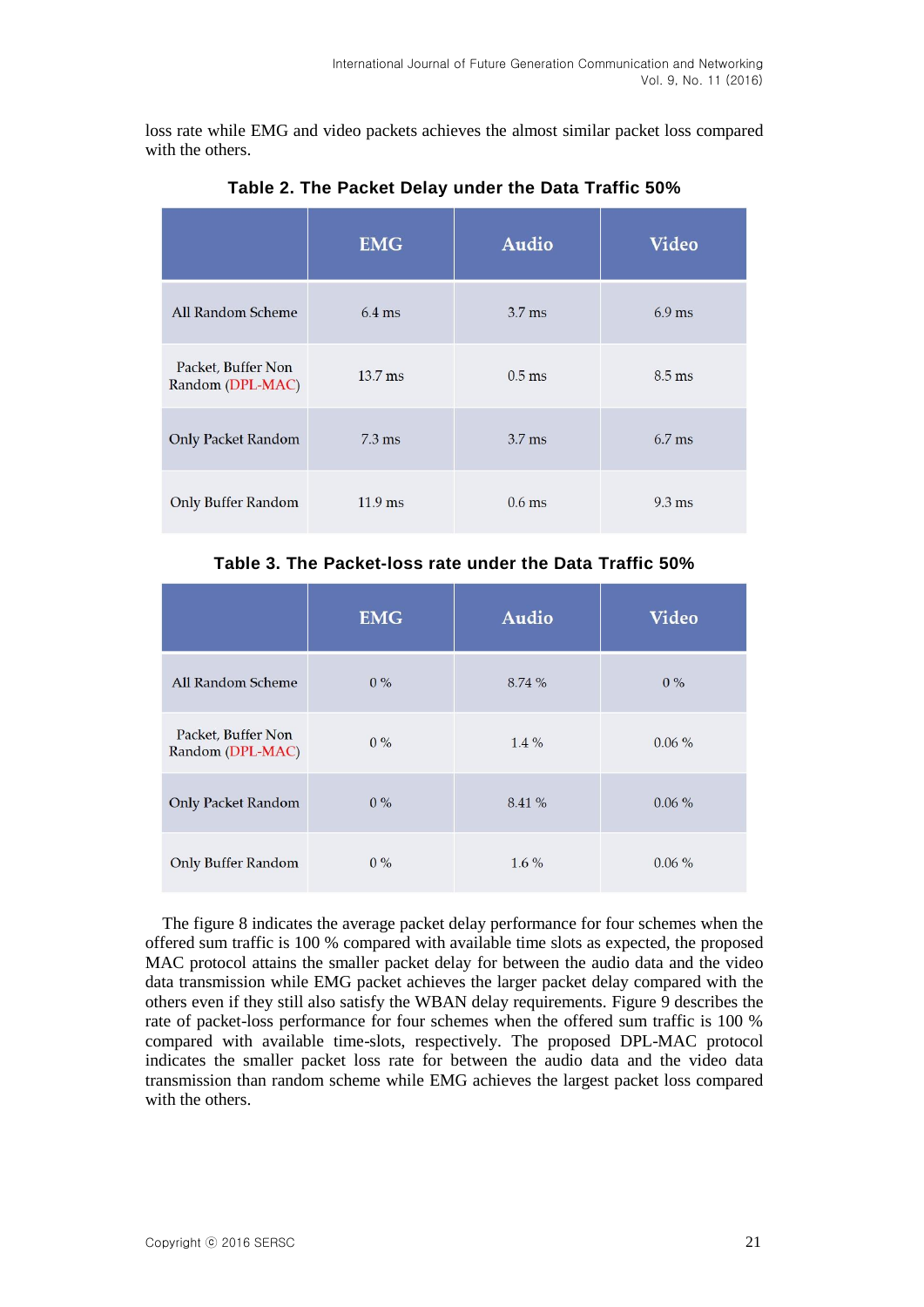|                                        | <b>EMG</b>         | <b>Audio</b>      | <b>Video</b>       |
|----------------------------------------|--------------------|-------------------|--------------------|
| All Random Scheme                      | 51.8 ms            | $21.2 \text{ ms}$ | 78.5 ms            |
| Packet, Buffer Non<br>Random (DPL-MAC) | $120.5 \text{ ms}$ | $10.8$ ms         | $60.0$ ms          |
| <b>Only Packet Random</b>              | $63.6$ ms          | $20.6$ ms         | $71.2 \text{ ms}$  |
| <b>Only Buffer Random</b>              | $108.2 \text{ ms}$ | $4.3 \text{ ms}$  | $100.3 \text{ ms}$ |

## **Table 4. The Packet Delay under the Data Traffic 100%**

**Table 5. The Packet-loss Rate under the Data Traffic 100%**

|                                        | <b>EMG</b> | <b>Audio</b> | <b>Video</b> |
|----------------------------------------|------------|--------------|--------------|
| All Random Scheme                      | 1.35 %     | 24.07 %      | 7.86 %       |
| Packet, Buffer Non<br>Random (DPL-MAC) | $5.6\%$    | 10.04 %      | $3.8\%$      |
| <b>Only Packet Random</b>              | 3.56%      | 21.75 %      | 5.03%        |
| <b>Only Buffer Random</b>              | 4.57 %     | 6.26%        | 11.38 %      |

The figure 10 indicates the average packet delay performance for four schemes when the offered sum traffic is 200 % compared with available time slots as expected, the proposed MAC protocol attains the smaller packet delay for the audio data transmission while EMG packet and video packet failed to satisfy the WBAN delay requirement. Also, every scheme failed to satisfy the WBAN requirement for the EMG packet and video packet transmission. Figure 11 describes the rate of packet-loss performance for four schemes when the offered sum traffic is 200 % compared with available time-slots, respectively. The proposed DPL-MAC protocol indicates the smaller packet loss rate for the audio data transmission than the others while EMG achieves the largest packet loss compared with the others. Hence, In the high data traffic environment, when EMG packet and video packet processing, packet loss rate of the proposed MAC protocol increases rapidly. However, it can be confirmed that the proposed MAC protocol guarantee both the reduced packet delay and the reduced packet loss rate in comparison with other methods under the low data traffic environment.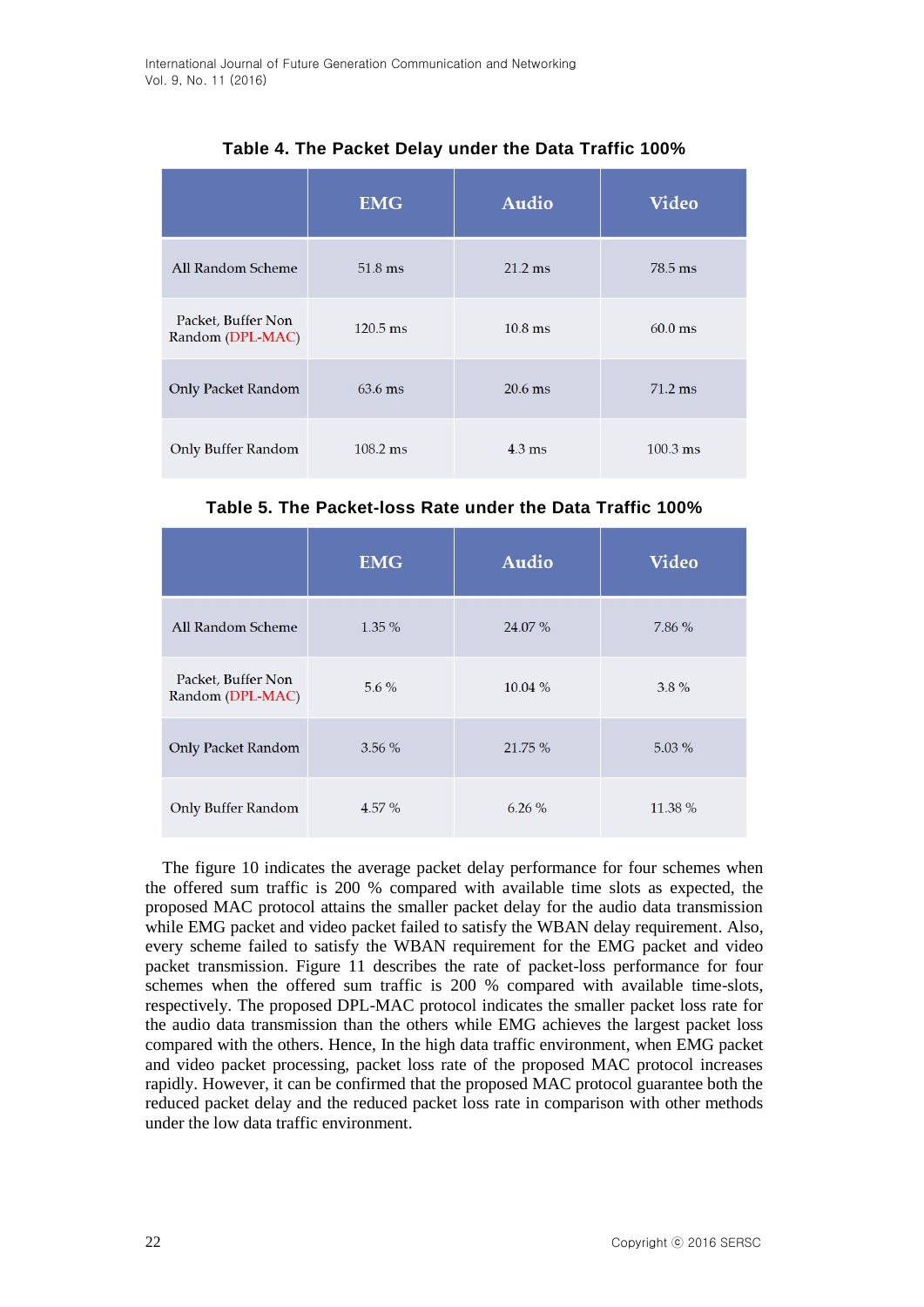|                                        | <b>EMG</b>          | <b>Audio</b>      | <b>Video</b>       |
|----------------------------------------|---------------------|-------------------|--------------------|
| <b>All Random Scheme</b>               | 266.6 ms            | $22.2$ ms         | $101.9$ ms         |
| Packet, Buffer Non<br>Random (DPL-MAC) | $1113.2 \text{ ms}$ | $1.8$ ms          | $175.2 \text{ ms}$ |
| <b>Only Packet Random</b>              | $266.9$ ms          | $21.9$ ms         | $101.2 \text{ ms}$ |
| <b>Only Buffer Random</b>              | $1008.5 \text{ ms}$ | 1.9 <sub>ms</sub> | 176.6 ms           |

**Table 6. The Packet Delay under the Data Traffic 200%**

**Table 7. The Packet-loss Rate under the Data Traffic 200%**

|                                        | <b>EMG</b> | <b>Audio</b> | <b>Video</b> |
|----------------------------------------|------------|--------------|--------------|
| All Random Scheme                      | 49.05 %    | 52.33 %      | 48.76 %      |
| Packet, Buffer Non<br>Random (DPL-MAC) | 81.03%     | 8.13%        | 61.18%       |
| <b>Only Packet Random</b>              | 50.84 %    | 51.4%        | 48.05 %      |
| <b>Only Buffer Random</b>              | 78.8%      | 8.7%         | 62.24 %      |

## **5. Conclusion**

In this paper, we examined the performances of MAC protocol in WBAN based sensor networks. We proposed the buffer control with delay restriction in order to minimize the packet delay and packet loss rate for supporting the QoS and real time service transmission in the variable data traffic. We considered the actual delay of the buffer packet, hence, the proposed MAC protocol calculated the actual packet delay of the system by referencing whether the packet in the buffer is successfully transmitted or not. Simulation results was made to packet delay and packet loss rate for pure random scheme, packet random scheme, buffer random scheme and the proposed scheme with delay reduced buffer control. Through the simulation results, the proposed scheme improved the QoS of the overall system by minimizing the packet delay for audio packet transmission and also significantly reducing the the packet loss rate for EMG and video packet transmission in WBAN based healthcare monitoring network lower data traffic environment.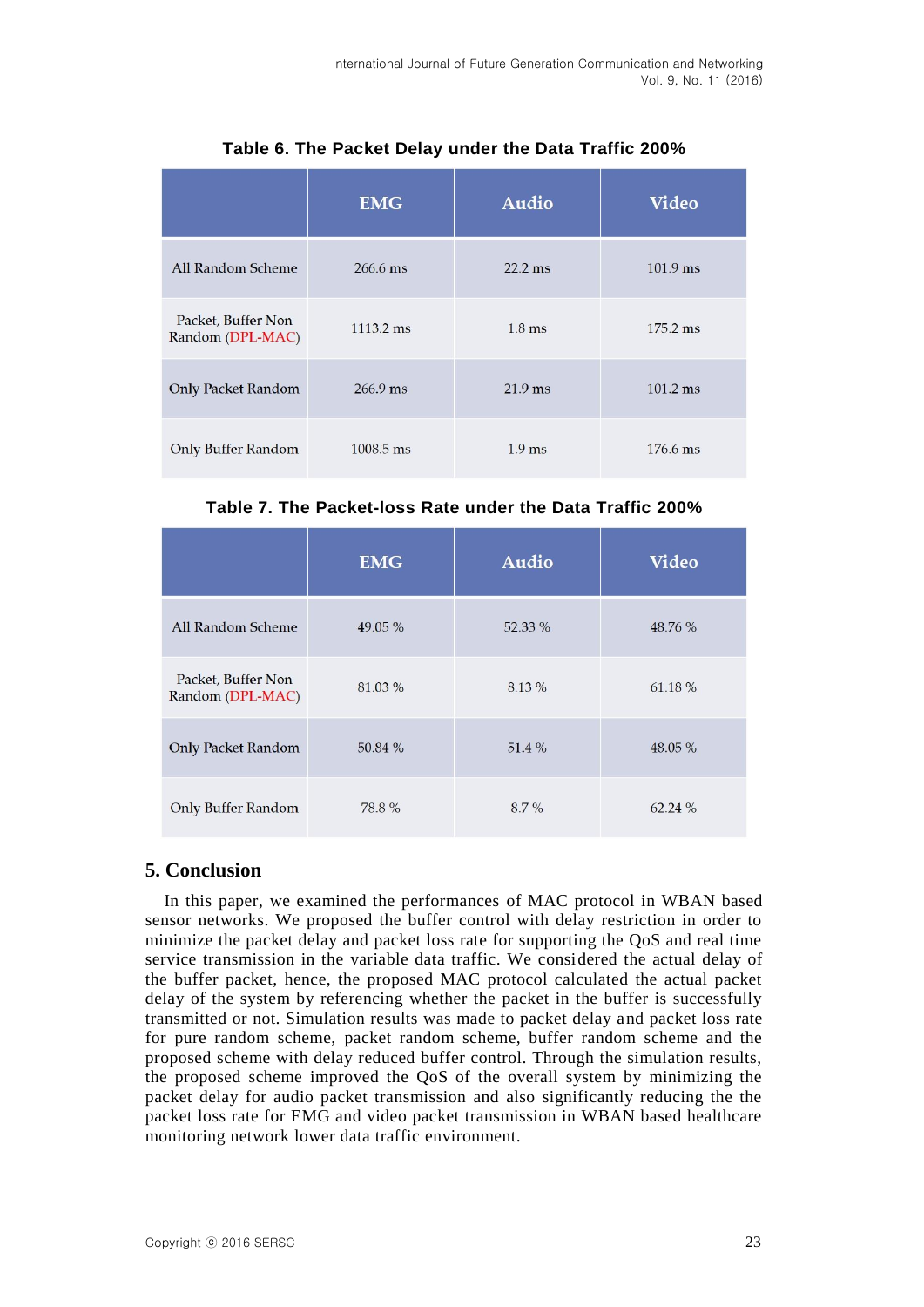### **Acknowledgments**

"This research was supported by Basic Science Research Program through the National Research Foundation of Korea (NRF) funded by the Ministry of Education (2014R1A1A2056387)"

### **References**

- [1] K. S. Kwak, S. Ullah and N. Ullah, "An Overview of IEEE 802.15.6 Standard", Applied Sciences in Biomedical and Communication Technologies (ISABEL), 3rd International Symposium, Rome, **(2013)**.
- [2] J. S. Choi and J. G. Kim, "An Improved MAC Protocol for WBAN through modified frame structure", International Journal of Smart Home, vol. 8, no. 2, **(2014)**, pp. 65-76.
- [3] J. S. Kim, J. H. Lee and K. W. Rim, "Energy Efficient Key Management Protocol in Wireless Sensor Networks", International Journal of Security and Its Applications, vol. 4, no. 2, **(2010)**.
- [4] O. G. Morchon, H. Baldus and D. S. Sanchez, "Resource Efficient Security for Medical Body Sensor Networks", Wearable and Implantable Body Sensor Networks, International Workshop on, IEEE **(2006)**.
- [5] A. Manirabona, S. Boudjit and L. C. Fourati, "A Priority-Weighted Round Robin scheduling strategy for a WBAN based Healthcare Monitoring System", Consumer Communications & Networking Conference (CCNC), 2016 13th IEEE Annual, Las Vegas, NV, USA, **(2016)**.
- [6] LAN-MAN Standards Committee of the IEEE Computer Society, "Wireless LAN Medium Access Control (MAC) and Physical Layer (PHY) Specification", IEEE, New York, USA, **(1997)**.
- [7] S. A. Gopalan and J. T. Park, "Energy Efficient MAC Protocols for Wireless Body Area Network: Survey", Ultra-Modern-Telecommunications and Control Systems and Workshops(ICUMT), 2010 International Congress on, **(2010)**.
- [8] H. T. Kwon and S. Y. Lee, "Energy-efficient multi-hop transmission in Body Area Networks", Personal, Indoor and Mobile Radio Communications, 2009 IEEE 20th International Symposium on, Tokyo, Japan, **(2009)**.
- [9] IEEE 802.15.4 Standard-2003. Part 15.4, "Wireless Medium Access Control (MAC) and Physical Layer (PHY) Specifications for Low-Rate Wireless Personal Area Network (LR-WPANs)", IEEE Computer Society, **(2003)**.
- [10] H. G. Lee, K. H. Lee and Y. T. Shin, "A Priority Based MAC Protocol for Emergency Data Transmission in Wireless Body Area Networks", Telecommunication Journal of the Institute of Electronics Engineers of Korea, vol. 49, no. 4, **(2012)**, pp. 26-33.
- [11] R. Cavallari, F. Martelli, R. Rosini, C. Buratti and R. Verdone, "A Survey on Wireless Body Area Networks: Technologies and Design Challenges", IEEE Communications Surveys & Tutorials, vol. 16, no. 3, **(2014)**, pp. 1635-1657.
- [12] R. H. Kim. R.H and J. G. Kim, "Buffer Control by Delay Limitation for WBAN based Healthcare Monitoring Network Environment", Asia-pacific Proceedings of Applied Science and Engineering for Better Human Life vol. 4, **(2016)**, pp. 97-101.

#### **Authors**



**Rae Hyun Kim**, he was born in Daegu, Korea on May 24, 1990. He Graduated Medical Engineering Department at ANDONG Science College in February 2012. He Graduated Electronics Engineering Department at Korea Polytechnic University in February 2014. He Enrolled in Masters in Electronics Engineering at Korea Polytechnic University since February 2014 until present.

Interests: WBAN, WBSN realization and applied techniques, Cooperative transmission, MIMO



**Bang won Seo**, he received his BS, MS, and PhD degrees in electrical engineering from Korea Advanced Institute of Science and Technology, Daejeon, Rep. of Korea, in 1997, 1999, and 2010, respectively. From November 2004 to February 2013, he was with the Electronics and Telecommunications Research Institute, Department, Rep. of Korea. In March 2013, he joined the Division of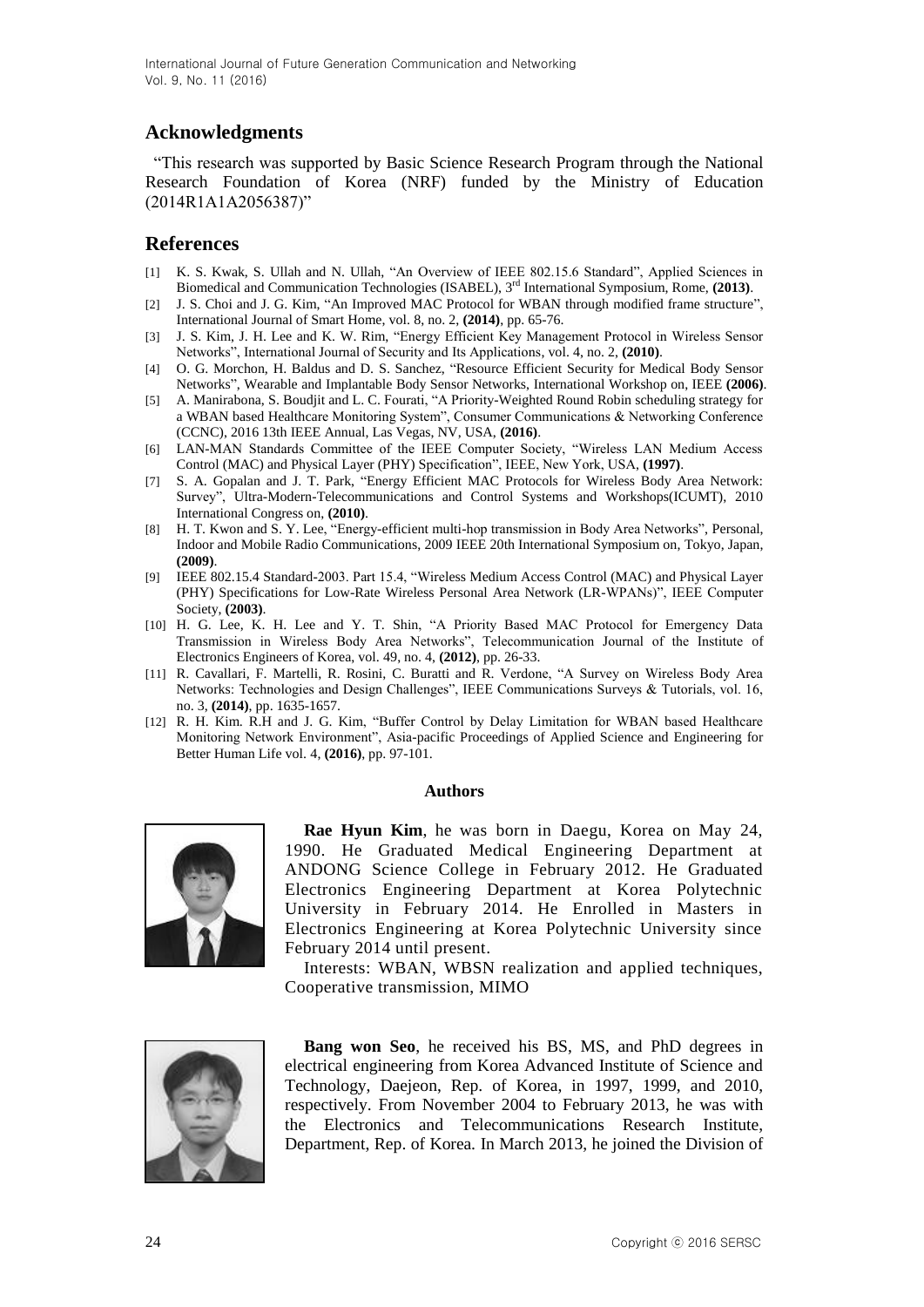Electrical, Electronic and Control Engineering, Kongju National University, Cheonan, Rep. of Korea, where he is currently an assistant professor.

His research interests: include device-to-device (D2D) direct communications, OFDM systems, MIMO systems, massive MIMO, CoMP, MC-CDMA systems, precoder design, and cognitive radio networks.



**Jeong Gon Kim**, he was born in Seoul, Korea on May 24, 1969. He received the B.S., M.S. and Ph.D, degrees all in electrical engineering from Korea Advanced Institute of Science and Technology (KAIST), Daejeon, Korea in 1991, 1993 and 1998, respectively. From 1998 to 1999, he was the Post Doctoral Research Fellow at the University of Hawaii at Manoa, USA, From 1999-2001, he joined R&D center of LG Telecom, Korea and is involved in IMT-2000 radio access technology development. From 2001-2003, he was also involved in 3GPP physical layer standardization, concentrating on the TDD mode in the Telecommunication Research center of Samsung Electronics. Since 2003, he is now a Professor at the Department of Electronics Engineering of Korea Polytechnic University.

His research interests: now include the design and performance analysis of wireless communication system, specially 5G mobile communication, MIMO, cooperative communication, and WBAN application.